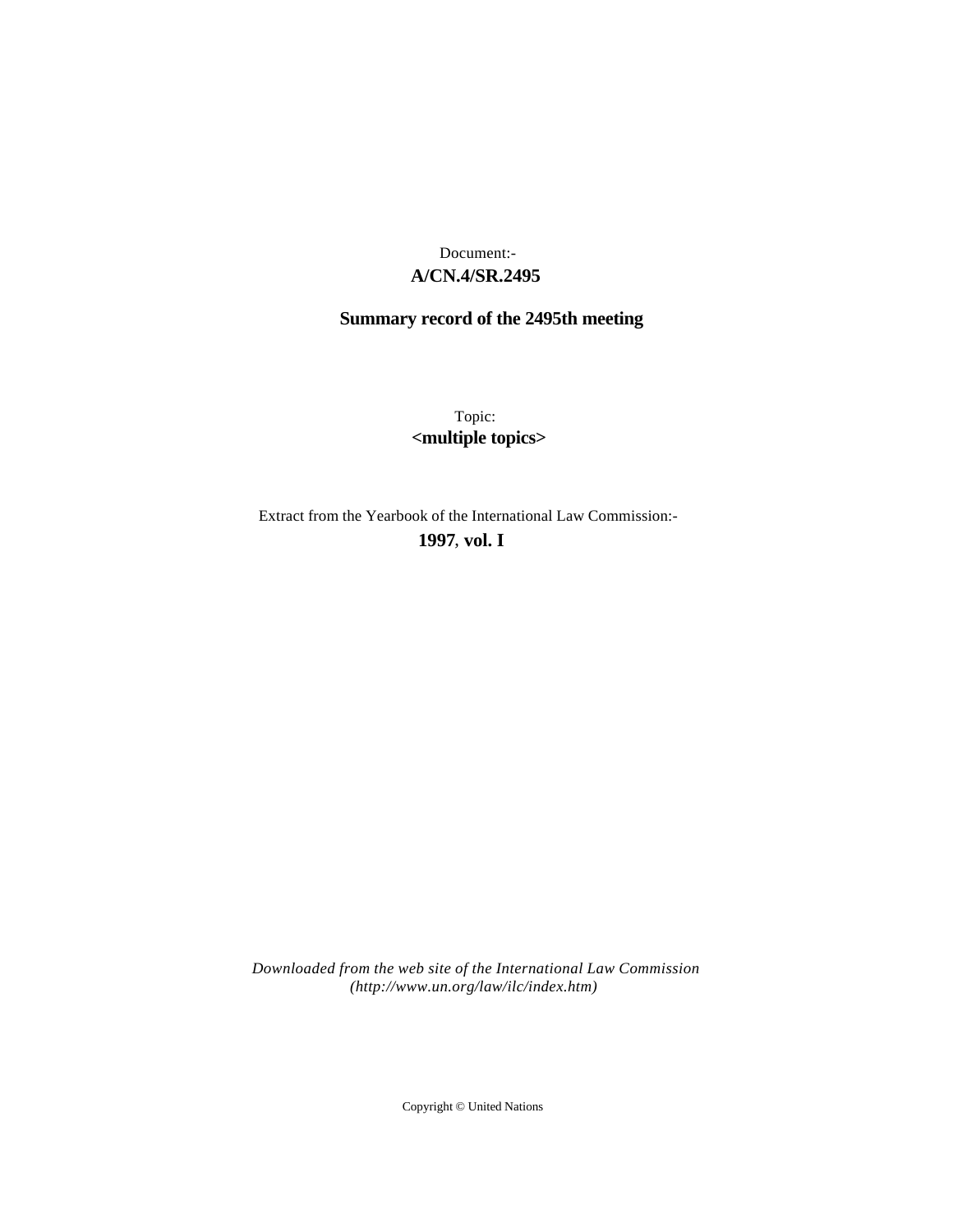had clearly demonstrated the need to keep in mind, when discussing Part II, that the Commission's work was to culminate in the elaboration of recommendations or model provisions, not in the setting forth of customary rules of law.

62. A great many issues had not been raised and he had deliberately refrained from mentioning them, because he believed that they would be best taken up during the consideration of the articles on second reading. The concept of habitual residence, for example, had been taken as one of the most important criteria for the determination of nationality. Yet in recent experiences with State succession in Eastern Europe, that concept had been interpreted in widely varying ways. The time-frame required for establishing habitual residence was far from uniform in the various countries. Some required residence of several years, even decades. The Commission had certainly never intended to condone abusive interpretations of the time element in the concept of habitual residence, and that issue would have to be addressed during the work on the articles on second reading. On first reading, however, the objective should be to resolve general problems and to identify guiding principles.

63. He thanked all members of the Commission for their attentive reading of the articles and analytical efforts, and wished to apologize if, in the heat of the discussion, he had sometimes seemed impatient and discourteous. No incivility towards any member of the Commission had been intended. He had merely been caught up by his desire to move forward with the work on nationality in the best way possible.

64. Mr. THIAM said that, as one of the participants in the sometimes acrimonious discussions on secondary nationality, he, too, apologized for words that might have been somewhat harsh. The Special Rapporteur had in fact done an excellent job on a very difficult subject and was to be commended for it. It was easier to criticize than to make proposals.

65. The CHAIRMAN said the Special Rapporteur's intensity and commitment to his task had served the Commission extremely well.

66. The discussion on articles 22 to 25 having been concluded, he said that, if he heard no objection, he would take it that the Commission wished to refer them to the Drafting Committee, on the understanding that the words "secondary nationality" would be replaced by a new formulation that, while treating the problems posed by secondary nationality, would not highlight that notion, and that the Special Rapporteur would deal with the matter in the commentary.

# *It was so agreed.*

67. The CHAIRMAN announced that, at the next meeting, the Commission would begin its consideration on first reading of the titles and texts of draft articles 1 to 18 on nationality of natural persons in relation to the succession of States as adopted by the Drafting Committee (A/ CN.4/L.535). During the discussion, members of the Drafting Committee were requested to exercise restraint, having had the opportunity to express their views in the Drafting Committee, and members of the Commission were reminded that they were entirely free to propose drafting changes if they so desired. Once the consideration on first reading was completed, the Special Rapporteur would have the task of finalizing the commentary. The entire text would then have to be translated into all working languages with a view to consideration on second reading. The Commission thus had a great deal of work to do before the draft articles could be considered to have been definitively adopted.

68. Mr. Sreenivasa RAO (Chairman of the Drafting Committee) added that, while the draft articles proposed by the Drafting Committee would be discussed singly or in small groups, members of the Commission were urged to bear in mind the entire structure of Part I, to avoid discrepancies or unnecessary repetitions.

*The meeting rose at 1 p.m.*

# **2495th MEETING**

*Wednesday, 18 June 1997, at 10.05 a.m.*

*Chairman:* Mr. Alain PELLET

*Present:* Mr. Addo, Mr. Al-Baharna, Mr. Baena Soares, Mr. Brownlie, Mr. Candioti, Mr. Ferrari Bravo, Mr. Galicki, Mr. Goco, Mr. Hafner, Mr. He, Mr. Herdocia Sacasa, Mr. Kabatsi, Mr. Kateka, Mr. Lukashuk, Mr. Mikulka, Mr. Pambou-Tchivounda, Mr. Sreenivasa Rao, Mr. Rodriguez Cedeno, Mr. Rosenstock, Mr. Sepulveda, Mr. Simma, Mr. Thiam, Mr. Yamada.

# **Cooperation with other bodies** *{continued)*

# [Agenda item 9]

1. The CHAIRMAN said that, in his opinion, the Commission was somewhat isolated within the United Nations system. It did, of course, have close relations with the Sixth Committee of the General Assembly, but it did not, for instance, have any organizational link with ICJ; it would certainly be of interest to cultivate relations with that body. If the Commission agreed, he proposed to invite the President of ICJ to attend one of the meetings of the Commission and have an exchange of views with its members, which could only be of benefit.

2. Mr. ROSENSTOCK said he thought that was an excellent idea and would meet with unanimous approval.

*It was so decided.*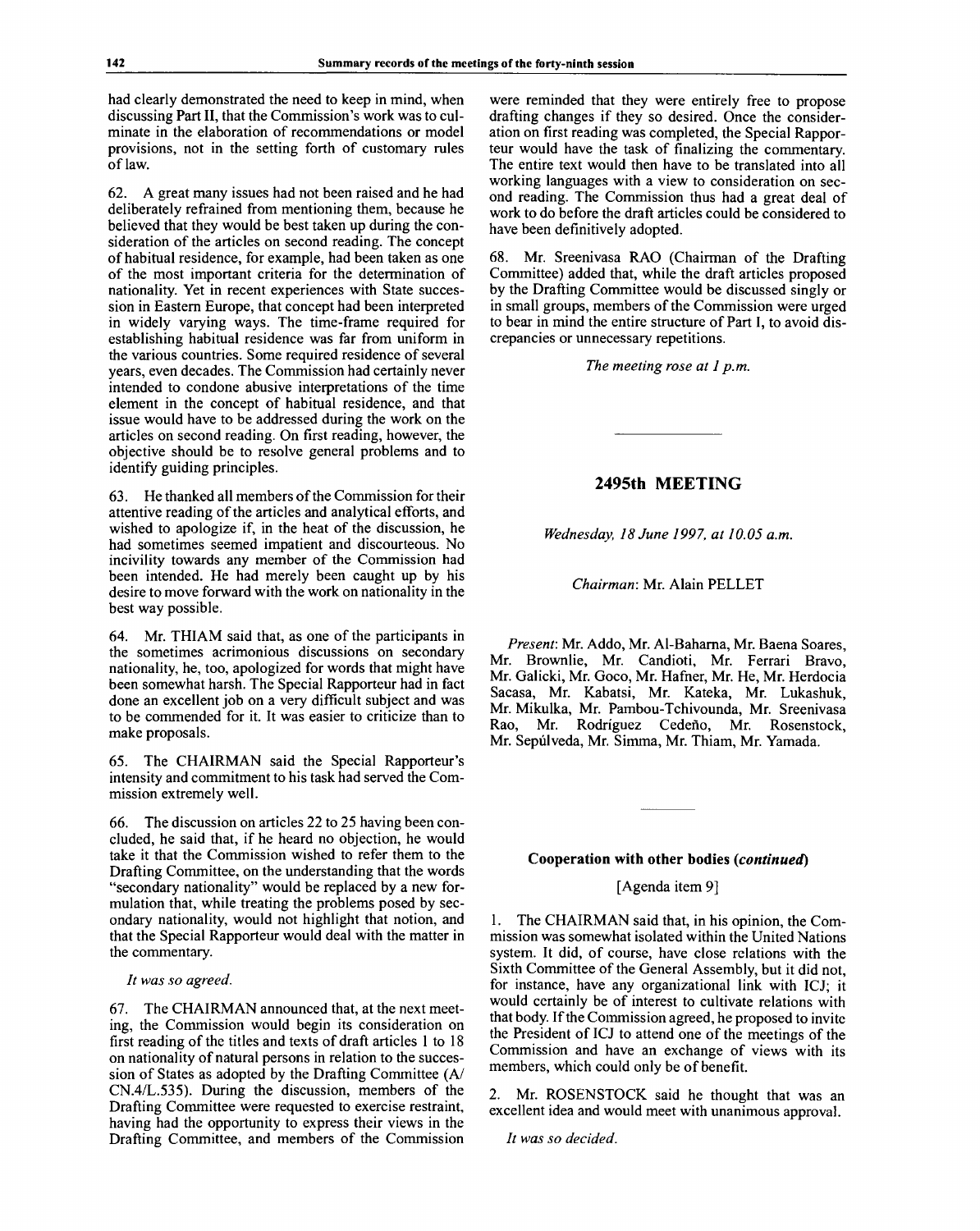# **Nationality in relation to the succession of States** *(continued)* **(A/CN.4/479, sect. B, A/CN.4/480 and Add.l,<sup>1</sup> A/CN.4/L.535 and Corr.l and Add.l)**

# [Agenda item 5]

DRAFT ARTICLES PROPOSED BY THE DRAFTING COMMITTEE

3. The CHAIRMAN invited the Chairman of the Drafting Committee to introduce its report on Part I of the draft articles on nationality of natural persons in relation to the succession of States as adopted by the Drafting Committee (A/CN.4/L.535 and Corr. 1).

4. The titles and texts of draft articles 1 to 18 as adopted by the Drafting Committee read as follows:\*

#### **PART I**

#### **GENERAL PRINCIPLES**

#### *Article 1 fl, paragraph* **//.** *Right to a nationality*

**Every individual who, on the date of the succession of States, had the nationality of the predecessor State, irrespective of the mode of acquisition of that nationality, has the right to the nationality of at least one of the States concerned, in accordance with the present draft articles.**

#### *Article 2 /footnote\*/. Use of terms*

**For the purposes of the present draft articles:**

*(a)* **"Succession of States" means the replacement of one State by another in the responsibility for the international relations of territory;**

*(b)* **"Predecessor State" means the State which has been replaced by another State on the occurrence of a succession of States;**

**(c) "Successor State" means the State which has replaced another State on the occurrence of a succession of States;**

*(d)* **"State concerned" means the predecessor State or the successor State, as the case may be;**

*(e)* **"Third State" means any State other than the predecessor State or the successor State;**

*if)* **"Person concerned" means every individual who, on the date of the succession of States, had the nationality of the predecessor State and whose nationality may be affected by such succession;**

*(g)* **"Date of the succession of States" means the date upon which the successor State replaced the predecessor State in the responsibility for the international relations of the territory to which the succession of States relates.**

#### *Article 312/. Prevention of statelessness*

**States concerned shall take all appropriate measures to prevent persons who, on the date of the succession of States, had the nationality of the predecessor State from becoming stateless as a result of such succession.**

# *Article 4. Presumption of nationality*

**Subject to the provisions of the present draft articles, persons concerned having their habitual residence in the territory affected**

**\* The number within square brackets indicates the number of the corresponding article proposed by the Special Rapporteur in his third report (A/CN.4/480 and Add. I).**

**by the succession of States are presumed to acquire the nationality of the successor State on the date of such succession.**

#### *Article 5 /3, paragraph* **//.** *Legislation concerning nationality and other connected issues*

**Each State concerned should, without undue delay, enact laws concerning nationality and other connected issues arising in relation to the succession of States consistent with the provisions of the present draft articles. It should take all appropriate measures to ensure that persons concerned will be apprised, within a reasonable time period, of the effect of its legislation on their nationality, of any choices they may have thereunder, as well as of the consequences that the exercise of such choices will have on their status.**

# *Article 6 /3, paragraph 2J. Effective date*

**The attribution of nationality in relation to the succession of States shall take effect on the date of such succession. The same applies to the acquisition of nationality following the exercise of an option, if persons concerned would otherwise be stateless during the period between the date of the succession of States and the date of the exercise of such option.**

*Article 7/4/. Attribution of nationality to persons concerned having their habitual residence in another State*

**1. Subject to the provisions of article 10, a successor State does not have the obligation to attribute its nationality to persons concerned if they have their habitual residence in another State and also have the nationality of that or any other State.**

**2. A successor State shall not impose its nationality on persons concerned who have their habitual residence in another State against the will of the persons concerned unless they would otherwise become stateless.**

#### *Article 8 /5/. Renunciation of the nationality of another State as a condition for attribution of nationality*

**When a person concerned who is qualified to acquire the nationality of a successor State has the nationality of another State concerned, the former State may make the attribution of its nationality dependent on the renunciation by such person of the nationality of the latter State. However, such requirement shall not be applied in a manner which would result in rendering the person concerned stateless, even if only temporarily.**

### *Article 9 f6J. Loss of nationality upon the voluntary acquisition of the nationality of another State*

**1. A predecessor State may provide that persons who, in relation to the succession of States, voluntarily acquire the nationality of a successor State shall lose its nationality.**

**2. A successor State may provide that persons who, in relation to the succession of States, voluntarily acquire the nationality of another successor State or, as the case may be, retain the nationality of the predecessor State shall lose its nationality acquired in relation to such succession.**

#### *Article 10 /7/8/. Respect for the will of persons concerned*

**1. States concerned shall give consideration to the will of persons concerned whenever those persons are qualified to acquire the nationality of two or more States concerned.**

**2. Each State concerned shall grant a right to opt for its nationality to persons concerned who have appropriate connection with that State if those persons would otherwise become stateless as a result of the succession of States.**

**<sup>1</sup> Reproduced in** *Yearbook . . . 1997,* **vol. II (Part One).**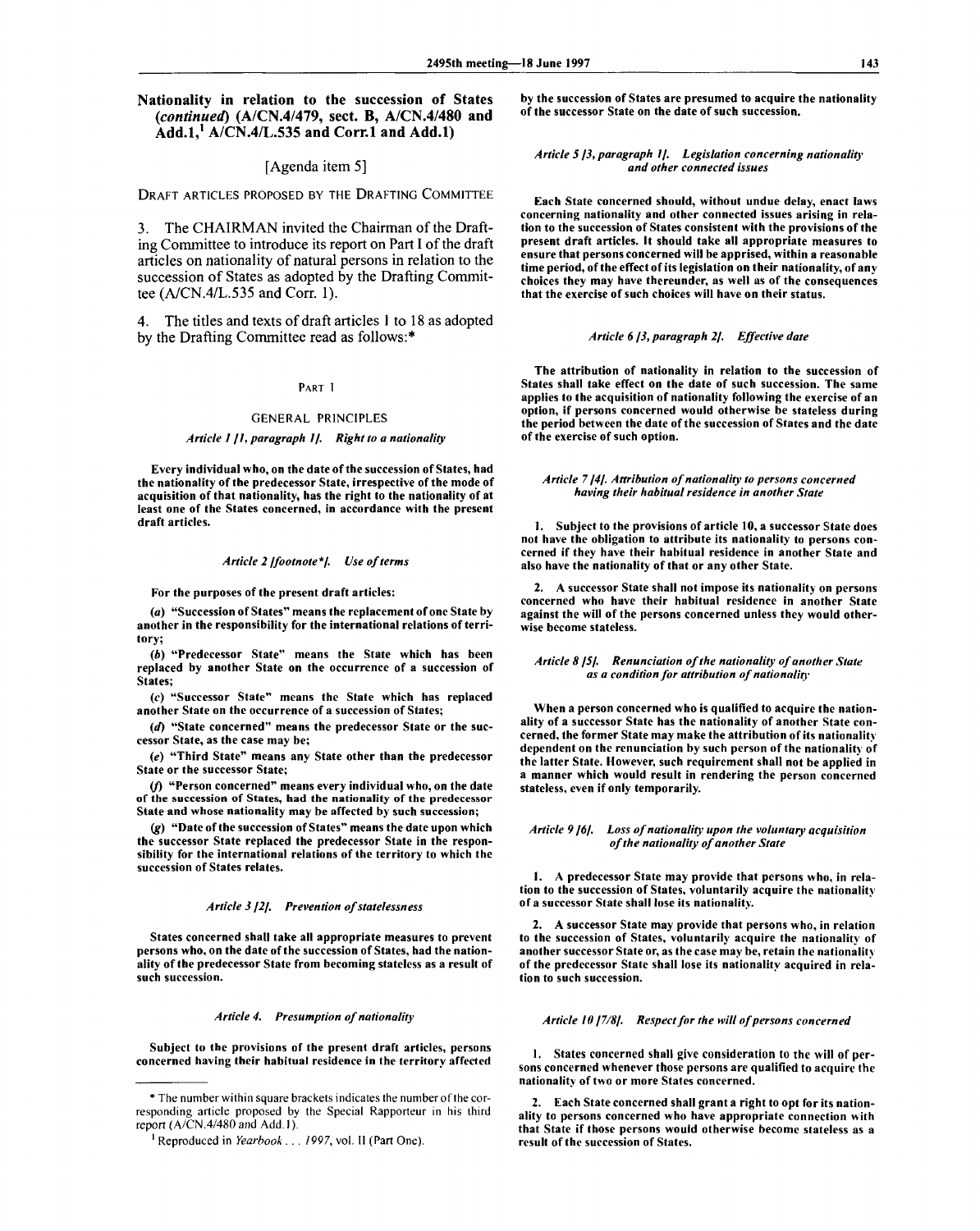**3. When persons entitled to the right of option have exercised such right, the State whose nationality they have opted for shall attribute its nationality to such persons.**

**4. When persons entitled to the right of option have exercised such right, the State whose nationality they have renounced shall withdraw its nationality from such persons, unless they would thereby become stateless.**

**5. States concerned should provide a reasonable time limit for the exercise of the rights set forth in paragraphs 1 and 2.**

# *\Article8\<sup>2</sup>*

# **| Deleted]**

#### *Article 11 [9/. Unity of a family*

**Where the acquisition or loss of nationality in relation to the succession of States would impair the unity of a family, States concerned shall take all appropriate measures to allow that family to remain together or to be reunited.**

# *Article 12 /I, paragraph 2/. Child born after the succession of States*

**A child of a person concerned, born after the date of the succession of States, who has not acquired any nationality, has the right to the nationality of the State concerned on whose territory that child was born.**

#### *Article 13 jlOj. Status of habitual residents*

**1. The status of persons concerned as habitual residents shall not be affected by the succession of States.**

**2. A State concerned shall take all necessary measures to allow persons concerned who, because of events connected with the succession of States, were forced to leave their habitual residence on its territory to return thereto.**

# *{Article ll\<sup>3</sup>*

#### **| Deleted |**

#### *Article 14 [12/. Non-discrimination*

**States concerned shall not deny persons concerned the right to retain or acquire a nationality or the right of option upon the succession of States by discriminating on any ground.**

#### *Article 15 fl3f. Prohibition of arbitrary decisions concerning nationality issues*

**1. Persons concerned shall not be arbitrarily deprived of the nationality of the predecessor State or denied the right to acquire the nationality of the successor State, to which they are entitled in relation to the succession of States in accordance with the provisions of any law or treaty.**

**2. Persons concerned shall not be arbitrarily deprived of their right of option to which they are entitled in accordance with paragraph 1.**

# *Article 16 f!4/. Procedures relating to nationality issues*

**Applications relating to the acquisition, retention or renunciation of nationality or to the exercise of the right of option in relation to the succession of States shall be processed without undue delay and relevant decisions shall be issued in writing and shall be open to effective administrative or judicial review.**

#### *Article 17* **// 5/.** *Exchange of information, consultation and negotiation*

**1. States concerned shall exchange information and consult in order to identify any detrimental effects on persons concerned with respect to their nationality and other related issues regarding their status as a result of the succession of States.**

**2. States concerned shall, when necessary, seek a solution to eliminate or mitigate such detrimental effects by negotiation and, as appropriate, through agreement.**

#### *Article 18/16/. Other States*

**1. Nothing in the present draft articles requires States to treat persons concerned having no genuine and effective link with a State concerned as nationals of that State, unless this would result in treating those persons as if they were stateless.**

**2. Nothing in the present draft articles precludes States from treating, for the purposes of their domestic law, persons concerned, who have become stateless as a result of the succession of States, as nationals of the State concerned whose nationality they would be entitled to acquire or retain, if such treatment is beneficial to those persons.**

5. Mr. Sreenivasa RAO (Chairman of the Drafting Committee) said that the Drafting Committee had set itself the target of completing the consideration of the draft on first reading by the end of the current session. The proposed text could probably be further refined, but the Drafting Committee trusted that the Commission would not change the structure of the draft.

6. The Drafting Committee had held 12 meetings from 21 May to 12 June 1997. Its very first decision had been to maintain the structure and philosophy behind the draft articles proposed by the Special Rapporteur in his third report  $(\angle A/CN.4/480$  and  $\angle A/d.1$ ).<sup>4</sup> The draft articles were therefore divided into two parts, but, at the current stage, the Drafting Committee was reporting only on Part I.

7. The Drafting Committee had decided to amend slightly the title to Part I (General principles) to make it clear that the draft articles applied only to the nationality of natural persons. It had been felt that it would be sufficient to introduce that clarification into the title and that there would be no need to include a separate article on the scope of application of the articles. The title of the topic, of course, remained unchanged, thus leaving open the possibility of considering the question of the nationality of legal persons at a later stage.

PART I

8. Introducing the first three articles, he said that the Drafting Committee had decided to retain only paragraph 1 of article 1 (Right to a nationality) and to set forth in it the right of an individual to a nationality in the

**<sup>2</sup> Paragraphs 1 and 2 of article 8 appear as paragraphs 3 and 4 of article 10. Paragraph 3 of article 8 was deleted.**

**<sup>3</sup> The Drafting Committee decided to place the content of draft article 11 in the preamble to read as follows:**

*<sup>&</sup>quot;Emphasizing* **that the human rights and fundamental freedoms of persons whose nationality may be affected by a succession of States must be fully respected."**

**<sup>4</sup> For the text of the draft articles proposed by the Special Rapporteur, see 2475th meeting, para. 14.**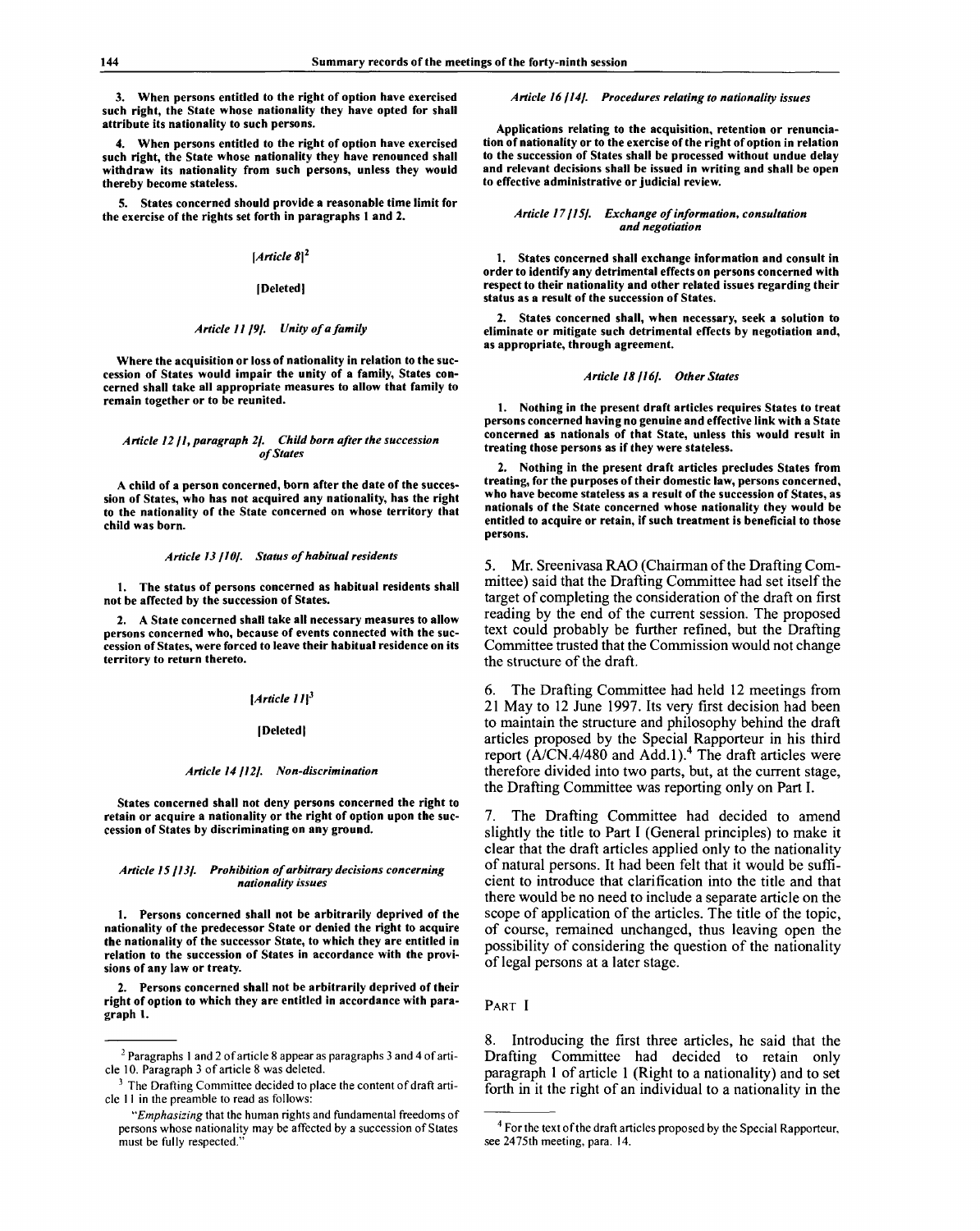case of State succession. The text of the article was based on the Special Rapporteur's proposal, with some modifications. The words "in accordance with the provisions of the internal law of the predecessor State" had been replaced by the words "in accordance with the present draft articles" in order to make the point, first, that the issues arising in respect of nationality in the case of State succession must be resolved by giving priority to the rules and principles of international law even if national law was predominant in that context; and, secondly, that the right of individuals to a nationality in cases of State succession was confirmed even if it was not expressly treated as a human right. The title of article 1 remained unchanged.

9. With regard to "Use of terms", the Special Rapporteur had proposed a series of definitions, set out in a footnote to the title of the draft articles. In view of the importance of those definitions, however, the Drafting Committee had felt that they deserved to be the subject of a separate article. It had therefore been decided to include a new article, article 2. The Drafting Committee had given some consideration to its placement and, as it had been decided that the draft articles would take the form of a declaration, had felt it would be appropriate for the new article to come immediately after article 1. For the same reason, it had decided not to include an article on the scope of the draft articles.

10. The definitions in subparagraphs *(a), (b),* (c), *(e)* and (g) were identical to those in the 1978 and 1983 Vienna Conventions. The Drafting Committee had decided to leave those definitions unchanged so as to ensure a measure of uniformity between the draft articles and the two Conventions.

11. It had, however, been felt necessary to clarify two points in the commentary. First, with regard to the expression "succession of States", some members had observed that, unlike the Commission's previous work on State succession, the draft articles dealt with the effects of succession on individuals. It had therefore been necessary to explain that transfer of territory generally connoted transfer of its population, which was the subject of the draft. Secondly, with regard to the expression "predecessor State", it had been considered necessary to make it clear that, in some cases of succession, such as transfer of territory, the predecessor State would not be replaced in its entirety by the successor State but, only in respect of the territory affected by the succession.

12. The expression "State concerned" was not defined in the Vienna Conventions. The Special Rapporteur had felt it necessary to propose such a definition having regard to the variety of States it could cover, depending on the context. The Drafting Committee had agreed to keep the definition in subparagraph *(d)* very simple. It would be noted that it was formulated in the singular and that the plural, which had appeared in brackets in the draft article proposed by the Special Rapporteur, had been deleted. In the body of the draft articles itself, however, that expression sometimes appeared in the plural. The commentary would therefore explain the meaning to be given to the expression according to the type of succession concerned.

13. As to the expression "person concerned", the Drafting Committee had decided that it was preferable to restrict the definition in subparagraph  $(f)$  to the clearly circumscribed category of persons who had in fact the nationality of the predecessor State. If necessary, the Drafting Committee would consider at a later stage whether to deal, in a separate provision, with the situation of persons who, having fulfilled the necessary substantive requirements for acquisition of a nationality, were unable to complete the procedural stages involved because of the occurrence of the succession. One member of the Drafting Committee had expressed reservations on the definition in subparagraph  $(f)$ .

14. The Drafting Committee had also changed the order in which the definitions were presented. Thus, all the definitions dealing with States had been placed together, in a logical sequence, after the definition of the expression "succession of States". There then followed the definition of the expression "person concerned", which was widely used in the draft articles. Last came the definition of the expression "date of the succession of States". In the light of the views expressed in plenary, the Drafting Committee had decided not to define the term "nationality", to which very different meanings were attributed. In any event, such a definition was not indispensable for the purposes of the draft articles.

15. Article 3 laid down the obligation of States to prevent statelessness. It corresponded essentially to the text proposed as article 2 by the Special Rapporteur in his third report. The Drafting Committee had, however, replaced the words "all reasonable measures" by the words "all appropriate measures" which, in its view, strengthened the obligation of the State. As indicated by the Special Rapporteur in plenary, the obligation incumbent on the State under that article was an obligation of conduct and not of result as currently understood in the context of responsibility of States. That was still the understanding of the Drafting Committee.

16. The Committee had also made some editorial changes. In the first line, it had replaced the words "are under the obligation to" by the word "shall"; in the second line, it had replaced the words "to avoid" by the words "to prevent"; and, at the end of the sentence, it had replaced the words "said succession" by the words "such succession".

17. It would be noted that the phrase in article 2, subparagraph  $(f)$ , reading "who, on the date of the succession of States, had the nationality of the predecessor State" in fact defined the term "persons concerned". For stylistic reasons, the Drafting Committee had decided to keep the definition itself, thus avoiding a juxtaposition of the expressions "States concerned" and "persons concerned". Lastly, the title of the article had been simplified and currently read simply "Prevention of statelessness".

18. The CHAIRMAN invited the members of the Commission to make general comments on the draft before considering the articles one by one.

19. Mr. LUKASHUK said that the Drafting Committee had done excellent work and that the product was quite acceptable as it stood. He had detected, however, what he thought was an error of logical sequence: the provisions establishing principles, namely, article 12 (Child born after the succession of States), article 14 (Non-discrimi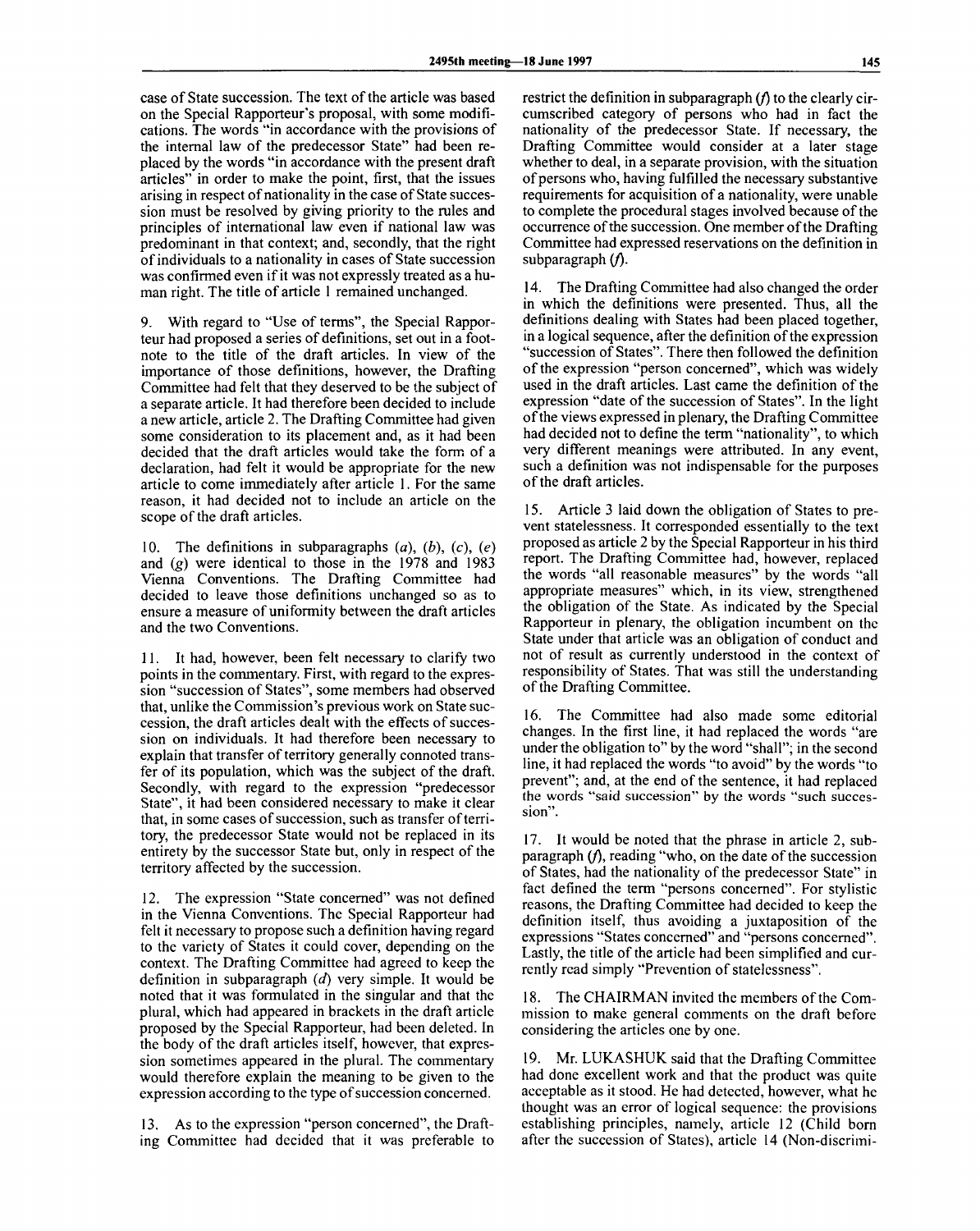nation) and even 15 (Prohibition of arbitrary decisions concerning nationality issues), should be combined.

20. Mr. Sreenivasa RAO (Chairman of the Drafting Committee), explaining the logical order followed by the Drafting Committee, said that the case of persons of what might be termed "the first generation" concerned by the succession of States had been dealt with first. The question of the second generation, namely, children, had been left until afterwards.

21. The Committee had considered placing article 12, which dealt specifically with the case of children born after the succession of States, after article 6 (Effective date) or article 7 (Attribution of nationality to persons concerned having their habitual residence in another State), but, wherever it was placed, it looked like an insertion. It had also been proposed that it should be restored to its position as the second paragraph of article 1, but it would then read like a footnote. Such a placement would furthermore minimize its importance, something that was extremely unwise at a time of rapid changes in the law relating to children's rights.

22. With regard to articles 13 (Status of habitual residents), 14 and 15, the Drafting Committee had followed the order proposed by the Special Rapporteur, thus abiding by an early decision not to change the structure of the text. There were many other ways of ordering the provisions, but the Commission doubtless wished to focus on matters of substance.

23. Mr. LUKASHUK said that he would revert to the question of the order of the draft articles when the Commission had completed its substantive consideration of the text.

24. Mr. SIMMA said that he found the order of the draft articles proposed by the Drafting Committee quite logical. After a general affirmation of the right to a nationality, the draft articles dealt in succession with persons concerned, their family and the related problem of residence, and went on to state the two general principles of non-discrimination and the prohibition of arbitrary decisions and to enumerate State obligations and the effects on third States. He was perfectly satisfied with that sequence.

25. Mr. THIAM said that he regretted that, as he had already noted, articles had been placed under the heading "General principles" which in no way corresponded to that definition, for example, articles 12 and 16 (Procedures relating to nationality issues).

26. The CHAIRMAN said that one way of getting round the problem was to refer to "Principles applicable to all cases of State succession" rather than to "General principles". He asked the Special Rapporteur for his opinion of that suggestion.

27. Mr. MIKULKA (Special Rapporteur) said that he had no objection to a change in the title of Part I, but wondered whether it was really necessary.

28. Mr. BROWNLIE said that he found the existing title perfectly adequate and consistent with previous usage.

29. The CHAIRMAN said that, if the Chairman of the Drafting Committee could specify the title chosen for Part II, it would shed further light on the matter.

30. Mr. Sreenivasa RAO (Chairman of the Drafting Committee) said that the title of Part II had not yet been finalized; however, to respond to members' concerns, it would be possible to insert an introductory sentence before the text of Part I stating exactly what was meant by "General principles". The title could then be kept brief.

31. Mr. PAMBOU-TCHIVOUNDA, endorsing Mr. Thiam's comments, expressed regret that the Drafting Committee had not kept the original title of Part I proposed by the Special Rapporteur. He considered that the title "General principles concerning nationality in relation to the succession of States" was in any case more appropriate than the version "Principles applicable to all cases of State succession" suggested by the Chairman.

32. Mr. LUKASHUK, also noting that not all the articles in Part I stated general principles, suggested changing the title to "General provisions".

33. The CHAIRMAN said that the title proposed by Mr. Lukashuk had the advantage of being identical to that of Part I of the 1983 Vienna Convention.

34. Mr. MIKULKA (Special Rapporteur) said that the Drafting Committee had considered that possibility, but concluded that, while the word "provisions" might be appropriate for a convention, it was not suitable for a declaration. At the same time, the notion of "principle" should not be treated as an absolute since it was open to several interpretations.

35. The CHAIRMAN said that it would still be appropriate to specify that general principles were principles applicable in all cases.

36. Mr. Sreenivasa RAO (Chairman of the Drafting Committee) suggested that the question of the title should be re-examined more carefully by the Drafting Committee at the end of the discussion.

37. Mr. AL-BAHARNA, reverting to the comments by Mr. Lukashuk and the explanation by the Chairman of the Drafting Committee concerning the position of article 12, said that article 1 was the only other place in the text where an article on the nationality of the child could be inserted; it could be added as a second paragraph under that article, unless it was decided to insert it as article 2.

38. Mr. HE said that article 12 was in the right place after article 11 (Unity of a family), since article 1 dealt only with the general right of every individual to a nationality. The existing sequence of the draft articles seemed perfectly logical.

39. Mr. GOCO warmly commended the efforts of the Drafting Committee to achieve greater simplicity and concision: it could perhaps have gone further by combining in a single article certain general provisions such as those dealing with non-discrimination, prohibition of arbitrary decisions and exchange of information. He asked whether that possibility had been considered.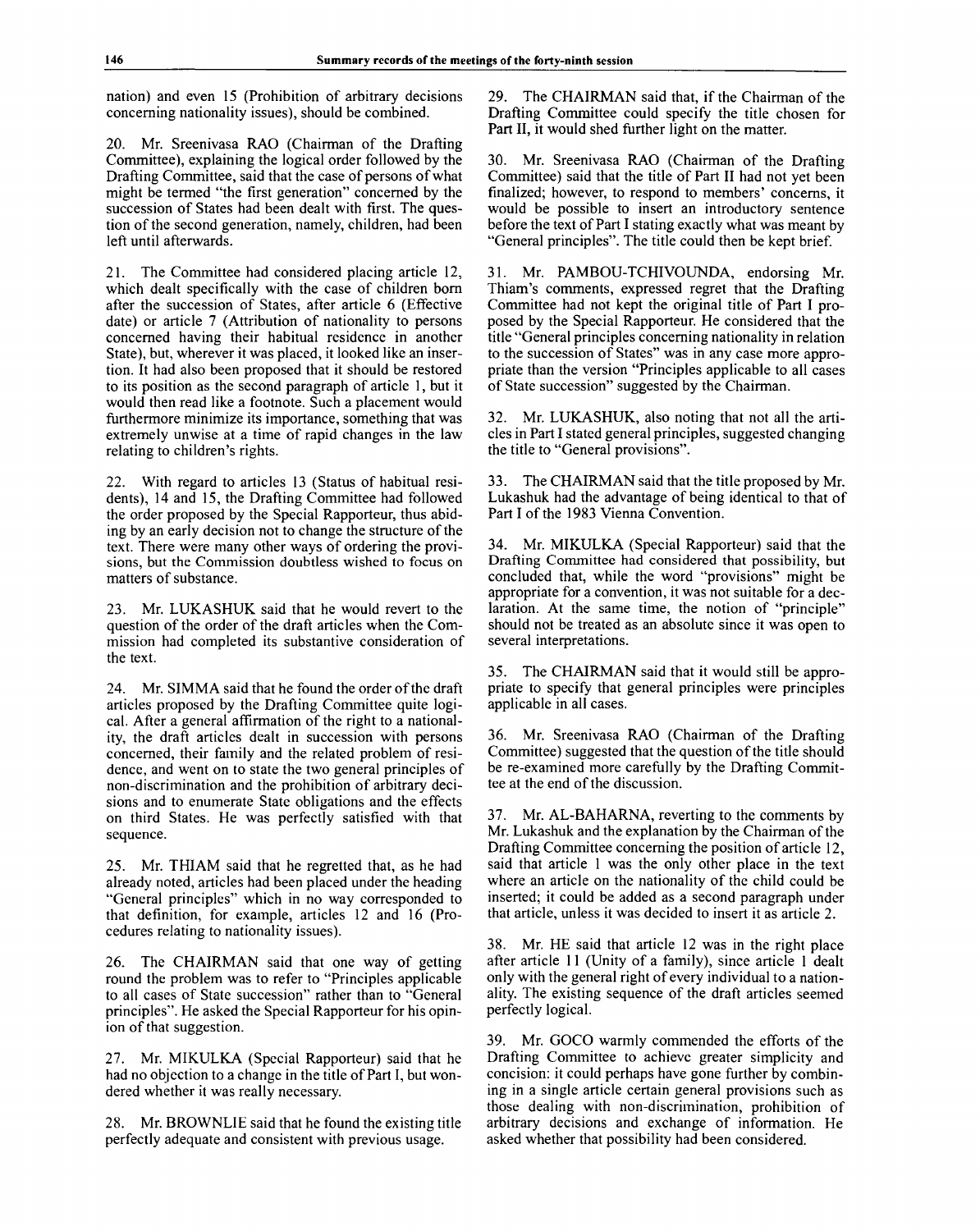40. He wondered, however, whether the effort to simplify had been restrictive in the case of the right to a nationality provided for in article 1, resulting in certain groups of persons being denied that right. The text originally proposed by the Special Rapporteur had recognized the right to a nationality not only of every individual who, on the date of the succession of States, had had the nationality of the predecessor State, but also to every individual who "was entitled to acquire such nationality in accordance with the provisions of the internal law of the predecessor State". The latter phrase had been omitted from the current version. He wished to know whether the omission was intentional or fortuitous.

41. Mr. Sreenivasa RAO (Chairman of the Drafting Committee) said that the matter had certainly not been overlooked, but discussed at length in the Drafting Committee. However, it had proved very difficult in practical terms to resolve the issue satisfactorily in the context of article 1. To avoid wasting time, therefore, the Drafting Committee had decided to shelve it for the time being on the grounds that the provisions generally applicable to persons already possessing the nationality of the predecessor State could also be made applicable—through appropriate amendments or additions—to persons entitled to claim such nationality. The phrase mentioned by Mr. Goco had not been deleted, but simply left pending so as not to hold up the proceedings.

With regard to the possible combination in a single article of the general provisions of articles 14, 15 and 17 (Exchange of information, consultation and negotiation), he said he would prefer the Commission to leave problems of that kind aside until the end of the discussion.

43. Mr. SEPULVEDA said that it might have been preferable if the Chairman of the Drafting Committee had begun his introduction by reading out the preamble. He noted, for example, that article 11, proposed by the Special Rapporteur in his third report, on the important subject of human rights and fundamental freedoms had been incorporated in the preamble, which the Chairman of the Drafting Committee had unfortunately omitted to mention.

44. His second comment was on a terminological matter. It would be noted that, in article 1 and in article 2, subparagraph  $(f)$ , the Drafting Committee had used the word *individuo* in the Spanish version and the word *individu* in the French version, whereas the following articles referred to *personas afectadas* and *personnes concernees.* He wondered why the Committee had not maintained the expression *persona natural (personne physique)* originally used by the Special Rapporteur, probably with the intention of clearly establishing the distinction between natural and legal persons.

45. His third comment related to the decision to place the definitions of terms used in article 2 rather than in article 1, as would be logical. In reply to the objection that that type of presentation was habitual in declarations, he pointed out that it created an unfortunate break between article 1, which dealt with the right to a nationality, and article 3, which dealt with prevention of statelessness.

46. Lastly, he wondered whether the Spanish text should not be brought into line with the English and French versions, which described both States and persons as being "concerned", by using the adjective *involucrado* for both States and persons instead of referring to *personas afectadas.*

47. The CHAIRMAN, referring to Mr. Sepulveda's last comment, said that observations of a strictly linguistic nature could be drawn directly to the attention of the secretariat. With regard to the position of article 2 and notwithstanding the Commission's decision not to reopen the discussion on the order of the articles, he also noted that article 2, on the "Use of terms", created a break between articles 1 and 3. As a member of the Commission, he said that he would be in favour of placing that article at the end of the text, a solution that would be acceptable particularly if the draft was to be a declaration.

48. The problem of the harmonization of the terms *individuo* and *persona natural,* to which Mr. Sepiilveda had referred, arose not only in Spanish, but also in French, if not in the other languages.

49. Mr. Sreenivasa RAO (Chairman of the Drafting Committee), replying to Mr. Sepulveda's first comment, said that, in view of the wide range of opinions expressed in plenary on the need for and the contents of a preamble, the Drafting Committee had decided not to tackle that issue until it had obtained a clearer overview after completing the consideration of the draft articles.

50. The CHAIRMAN invited the members of the Commission to state their views on Mr. Sepulveda's second question about the simultaneous presence in the Spanish and French texts of the expressions *individuo (individu)* and *persona natural (personne physique).* So far as the French text was concerned, the problem arose mainly in article 2, subparagraph (/).

51. Mr. THIAM, recognizing the need to draw a distinction between the two concepts, said that he would prefer the expression *personne physique,* which had a broader and almost metaphysical meaning, to be retained in the text.

52. Mr. ROSENSTOCK said he doubted whether the coexistence in the text of the expressions "individual" and "natural person" would create any confusion. It was clear from the title that the draft articles related only to natural persons and, if the reader had the slightest doubt about the fact that an individual was a person, he needed only to refer to article 2, subparagraph (f). It was therefore not logical to have to repeat the expression "natural person" throughout the text.

53. The CHAIRMAN said that the Commission had six official languages and, while the expressions "individual" and "natural person" were practically synonymous in English, the same was not true of the corresponding terms in Spanish and French.

54. Mr. KABATSI suggested that the English text should be left unchanged and a separate decision reached for each of the other languages.

55. Mr. LUKASHUK said that the position in Russian was exactly the same as in English and there was therefore no problem.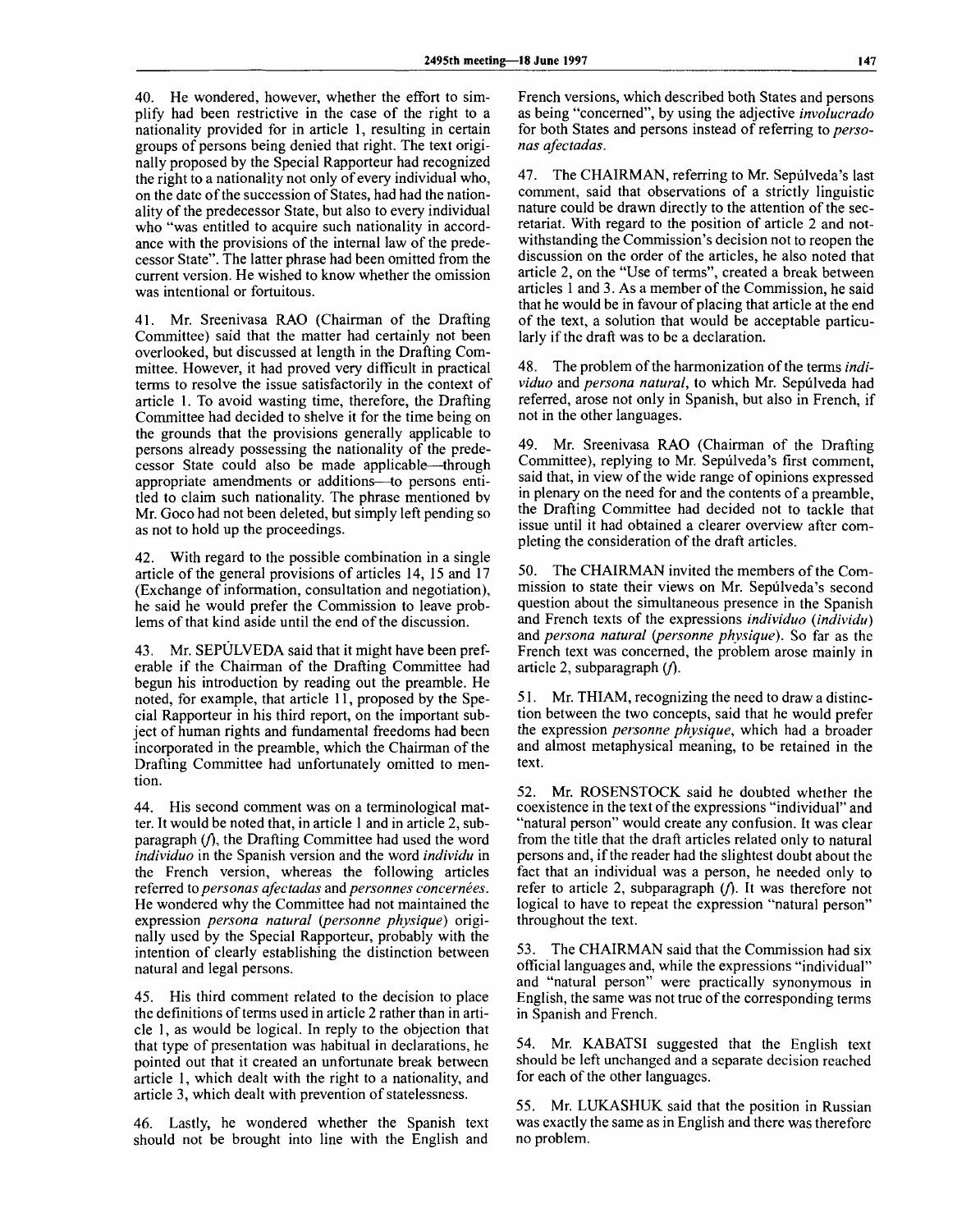56. The CHAIRMAN suggested that the word *individu* should be replaced by the words *personne physique* throughout the French text of the draft articles and that the corresponding change should be made in the Spanish text. The Arabic-speaking and Chinese-speaking members would, if necessary, bring the Arabic and Chinese texts into line with those two versions.

# *It was so decided.*

57. The CHAIRMAN invited the Special Rapporteur to comment on the proposals that Mr. Sepiilveda and he, speaking as a member of the Commission, had made on the placement of article 2.

58. Mr. MIKULKA (Special Rapporteur) said that the matter had been exhaustively discussed in the Drafting Committee and the view had prevailed that the definitions should come immediately after article 1. The reason was the rather prosaic one that the last paragraph of the preamble would have to begin with the words: "The General Assembly solemnly declares . . .", and it was hardly conceivable that the General Assembly would solemnly declare a list of definitions.

59. Mr. PAMBOU-TCHIVOUNDA said that he had three comments to make on articles 1 to 3. The first related to the placement of article 2, which ought to appear at the very beginning of the text. Although the Special Rapporteur had recalled that the Commission was working on a draft declaration, he for his part reserved the possibility of stating in other forums that he would prefer the work to take the form of a convention. Secondly, he thought that, for the sake of terminological consistency and intellectual logic, the Commission should use the expression *posséder la nationalité*, which he considered better than the term *avoir la nationalité* in article 3, as well as in article 1 of the French text. His third comment, which related to substance, but also to the question of definitions, had to do with the concept of "having the right" to a nationality used in article 1. Should it be interpreted to mean "having the nationality" or "having the right to claim the nationality"? The terms in question formed a key group within the instrument and their meaning deserved to be clarified, not in the commentaries, but in the article on use of terms. If the plenary or the Drafting Committee agreed to the improvement he was suggesting, he would like it to be incorporated in a new subparagraph *(h)* of that article.

60. The CHAIRMAN, replying to Mr. Pambou-Tchivounda's second comment, suggested that the word *avaient* in the French text of article 3 should be replaced by the word *possedaient.*

*It was so decided.*

ARTICLE 1 (Right to a nationality)

61. Mr. Sreenivasa RAO (Chairman of the Drafting Committee) confirmed that the word "had" could be maintained in the English version of article 3. In reply to Mr. Pambou-Tchivounda on the question of the meaning of the expression "to have the right to a nationality", in article 1, he said that the idea was to state as clearly, precisely and categorically as possible, at the very beginning of the part of the draft on general principles, the fundamental principle that, in order absolutely to avoid statelessness, every individual who had the nationality of the predecessor State on the date of the succession of States must have the right to a nationality after that date. The elements, modalities of exercise and consequences of that right were spelled out in the articles that followed.

62. Mr. PAMBOU-TCHIVOUNDA said that, if the text were maintained as it stood, at the end of the exercise, the reader would still be wondering what was meant by "having the right to a nationality". Even if his view was a minority one, he repeated that he would have liked the expression to be clarified.

63. The CHAIRMAN said that the modalities of the acquisition or, as the case might be, preservation of the right in question were made clear in the subsequent articles, in accordance with the spirit of article 1. Furthermore, the commentary would explain that the right to nationality was exercised in accordance with the modalities specified in other articles.

64. Mr. GALICKI, supported by Mr. LUKASHUK, said that the Drafting Committee had refrained from defining concepts which were not yet clearly determined, including that of the right to nationality. Although the expression appeared in certain international documents, it had never been defined. To avoid confusion, it should also be borne in mind that the Drafting Committee had, for example, decided to delete a provision of article 1 referring to entitlement to acquire a nationality, retaining only the general expression "right to a nationality". All the precise modalities of the exercise of that right were to be found in the statement of principles which followed. It would therefore be best to abide by that position, especially as the term "nationality" itself was not defined.

65. Mr. GOCO said that Mr. Pambou-Tchivounda had a point. The right to nationality could not be divorced from the modalities or procedures regulating its implementation. Nationality was not conferred automatically and the State or States concerned must adopt legislation or take the necessary steps to give effect to that right. Perhaps the text should read "the right to acquire the nationality".

66. Mr. BROWNLIE said that, in trying to achieve the objective of preventing statelessness, the Special Rapporteur had not wanted to impose unduly detailed obligations on States. He had had to provide for safeguards in very general terms, so that States would accept them. Article 1 had deliberately been drafted in general terms and he thought it would be useless to debate the meaning of the words "the right to the nationality", which had been left vague for a reason and should probably remain so.

Mr. HE, supported by Mr. LUKASHUK, said that he wondered whether the words "of at least" should be retained in article 1. They seemed to open the door to multiple nationality, something that was not desirable. Article 1 should set out the right to a nationality, not to several nationalities. Multiple nationality gave rise to difficulties for individuals, as well as for States, and created problems in relations among States. Questions of allegiance frequently arose, particularly when relations among the States concerned were hostile or they were engaged in conflict. The words "of at least" should therefore be deleted in order not to give the impression of encouraging multiple nationality.